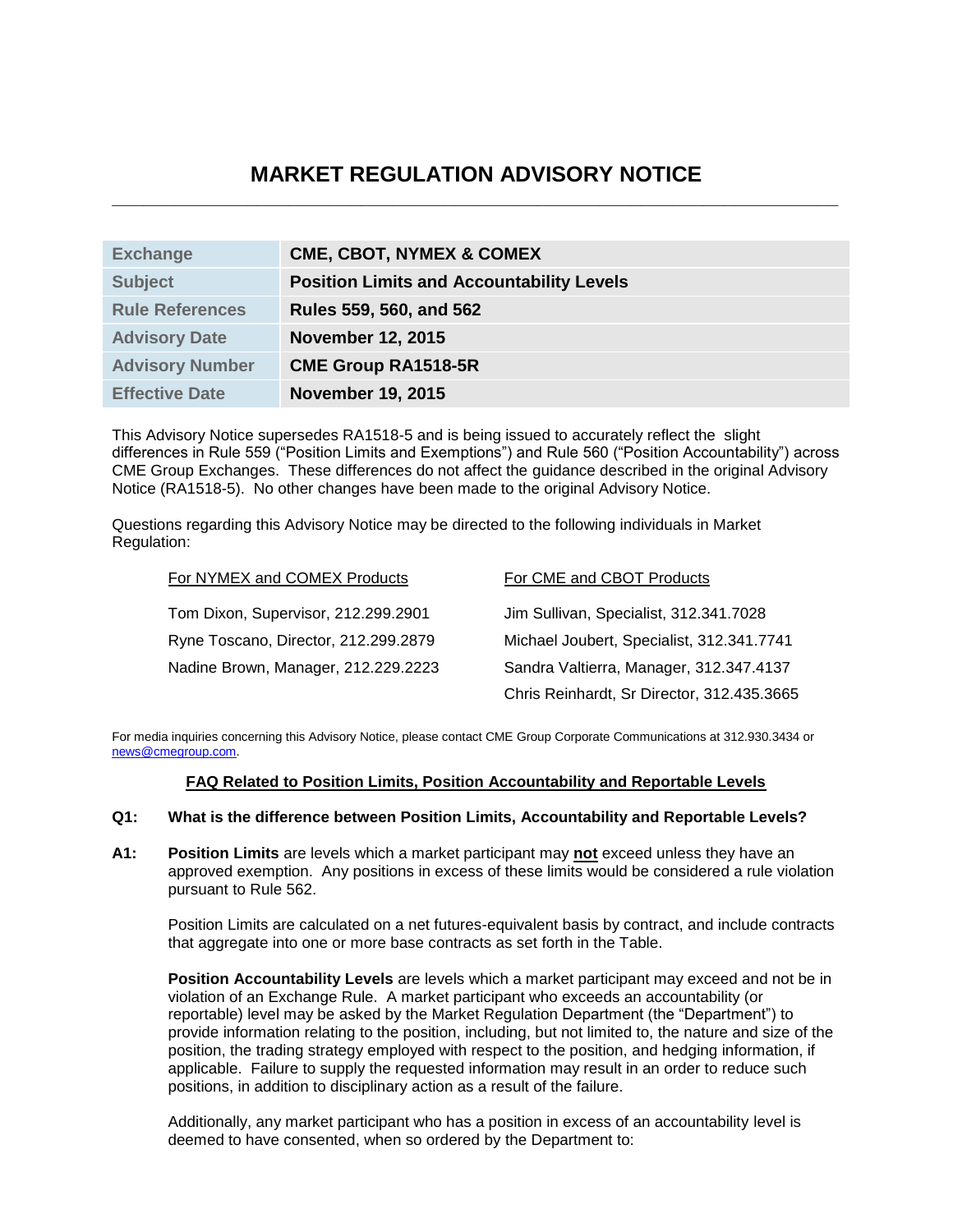- not further increase the positions;
- comply with any limit on the size of the position; and/or
- reduce any open position which exceeds a position accountability level.

Generally, these actions would be taken only after having been contacted by the Department regarding the open positions.

The Department calculates positions using three separate methods for purposes of its position accountability reviews. Any position that exceeds an accountability level based on any of the three methods is considered by the Department to be in excess of the accountability level. The three methods are as follows:

- 1. Spot Month/Single Month/All Month Accountability Levels are calculated on a net futuresequivalent basis by contract, and include contracts that aggregate into one or more base contracts as set forth in the Table.
- 2. Spot Month/Single Month/All Month Accountability Levels are calculated on a net futuresonly basis.
- 3. Spot Month/Single Month/All Month Accountability Levels for options are calculated per option quadrant (long call, long put, short call, short put) on a gross basis.

**Reportable Levels** are levels at which clearing members, omnibus accounts and foreign brokers are required to submit to the Exchange a daily report of all positions as set forth in the Table. Positions at or above the reportable level in a particular expiration month of a futures contract, or in all puts or in all calls of a particular option contract expiration month, trigger the reportable status. A person who is reportable in a particular product must report **all open positions** in all futures and in all open puts or calls on such futures in the product and in any product that aggregates into the product, **regardless of size**.

Market participants should be aware that not all products have position limits or position accountability levels. Position limits, position accountability levels and reportable levels are listed in each Exchange's Table and may be accessed via the following link:

<http://www.cmegroup.com/market-regulation/position-limits.html>

### **Q2: What is the difference between Spot-Month, Second Spot-Month, Single Month and All Month for purposes of position limits and position accountability levels, and when do they go into effect?**

**A2: Spot-Month** generally goes into effect as a particular contract month becomes the closest contract month to expiration or as a contract nears expiration. The dates vary by contract and market participants should reference the Table to identify when the spot month limits go into effect. For example, NYMEX Light Sweet Crude Oil futures has a spot month limit of 3,000 net futures equivalent contracts that becomes effective at the close of trading three business days prior to the last trading day of the contract month.

**Second Spot-Month** limits are lower than spot month limits and go into effect after the initial spot-month limit, as the contract month nears expiration. For example, in CME Live Cattle futures the spot month limit is reduced from 450 net futures equivalent contracts effective at the close of trading on the first business day following the first Friday of the contract month to 300 net futures equivalent contracts effective at the close of trading on the business day immediately preceding the last 5 trading days of the contract month.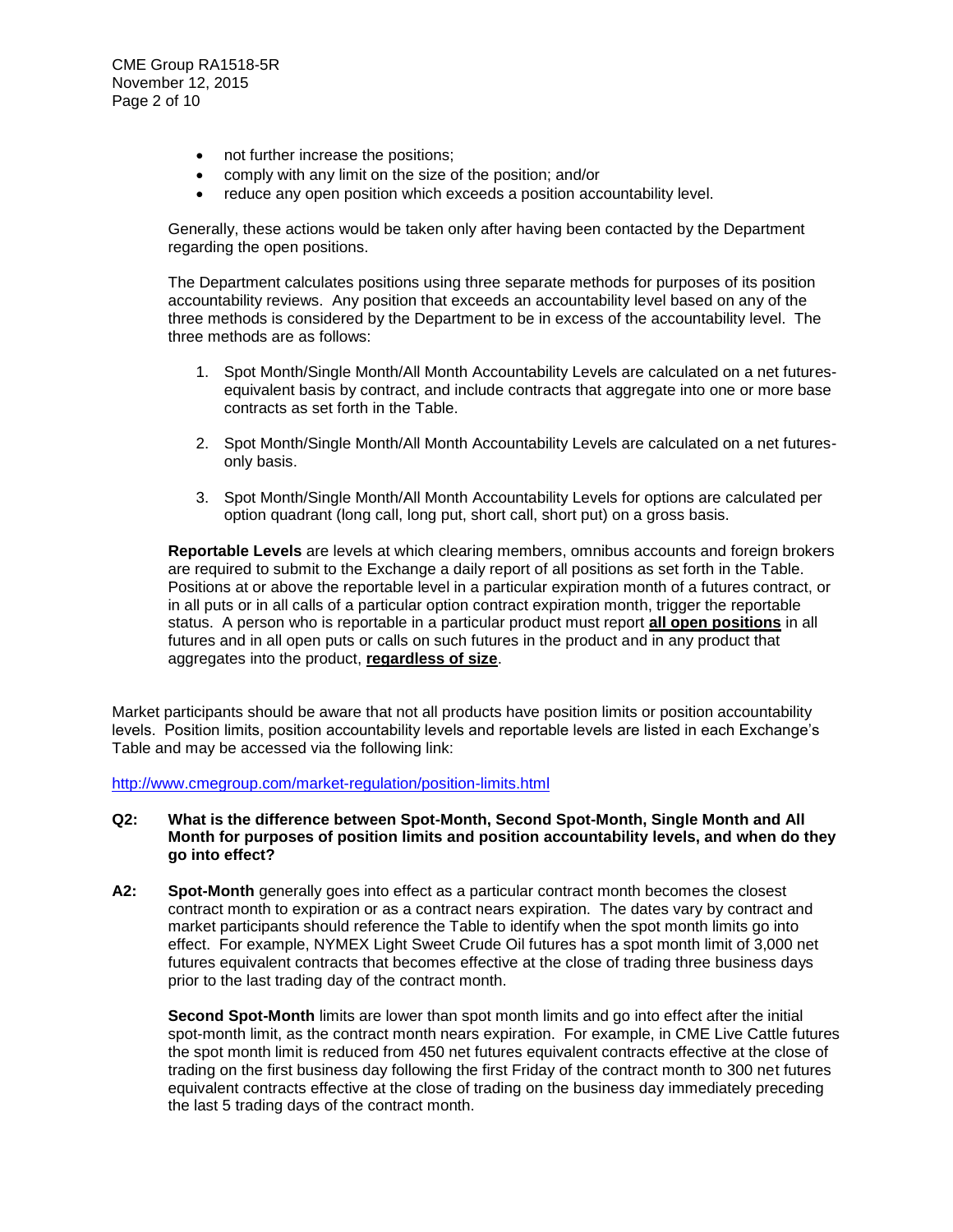**Single Month** is defined as the position held in any given contract month outside of the spot period effective date. For example, a CBOT December 2016 Corn futures contract has a single month limit of 33,000 net futures equivalent contracts prior to the spot-month effective date.

**All Month** is defined as the net open position held across all contract months of a particular product and is effective at all times. For example, the CME S&P 500 Stock Price Index futures all month limit is 28,000 net futures equivalent contracts. If a market participant is long 15,000 September 2015 contracts, long 15,000 December 2015 contracts and short 1,000 March 2016 contracts, the all month position is long 29,000 net futures equivalent contracts. They would be over the all month limit by 1,000 contracts.

The Department publishes a monthly notice of spot month effective dates for core products. The notice is posted on the CME Group website and is also available via an email subscription.

Website: Select Category – Market Regulation & Market Surveillance

[http://www.cmegroup.com/tools](http://www.cmegroup.com/tools-information/advisorySearch.html#category=SER&cat=advisorynotices:Advisory+Notices)[information/advisorySearch.html#category=SER&cat=advisorynotices:Advisory+Notices](http://www.cmegroup.com/tools-information/advisorySearch.html#category=SER&cat=advisorynotices:Advisory+Notices)

Email: Select Market Regulation Advisories – Market Surveillance Notices

<http://pages.cmegroup.com/subscription-center-sign-up.html>

# **Q3: Are there limits for holding delivery instruments?**

**A3:** Yes, for the CBOT products specified below. Where applicable, the limits on holdings of registered and outstanding shipping certificates/warehouse receipts are located in the applicable product chapter in the pertinent Exchange Rulebook.

No person shall own or control more than the below amount of registered and outstanding shipping certificates/warehouse receipts issued by facilities designated by the Exchange as regular to issue shipping certificates unless they have received a hedge exemption from the Exchange. This includes any mini-sized certificates (in futures equivalent contracts).

| Corn         | 600 |
|--------------|-----|
| Soybean      | 600 |
| Soybean Oil  | 540 |
| Soybean Meal | 720 |
| Wheat        | 600 |
| Oat          | 600 |
| Rough Rice   | 600 |

### **Q4: Do deliveries impact the futures position in the spot month for purposes of compliance with spot month position limits?**

**A4:** For Platinum, Palladium, Copper, Silver, Gold, E-micro Gold, KC Hard Red Winter Wheat and Mini-Sized KC HRW Wheat, the spot month position limit is comprised of futures and deliveries. For example if a market participant takes delivery (stops) 50 contracts in the beginning of the month and later in the month adds 100 long spot month futures their spot month position is 150 long for position limit purposes.

### **Q5: How does aggregation of contracts work?**

**A5:** The aggregation of contracts for single month, all month and spot-month are noted in each Table.

Using the Spot-Month as an example, for a contract that aggregates into only one base contract during the spot-month, the base contract will be identified in the "Spot-Month Aggregate Into Futures Equivalent Leg (1)" column of the Table and will denote a positive correlation with the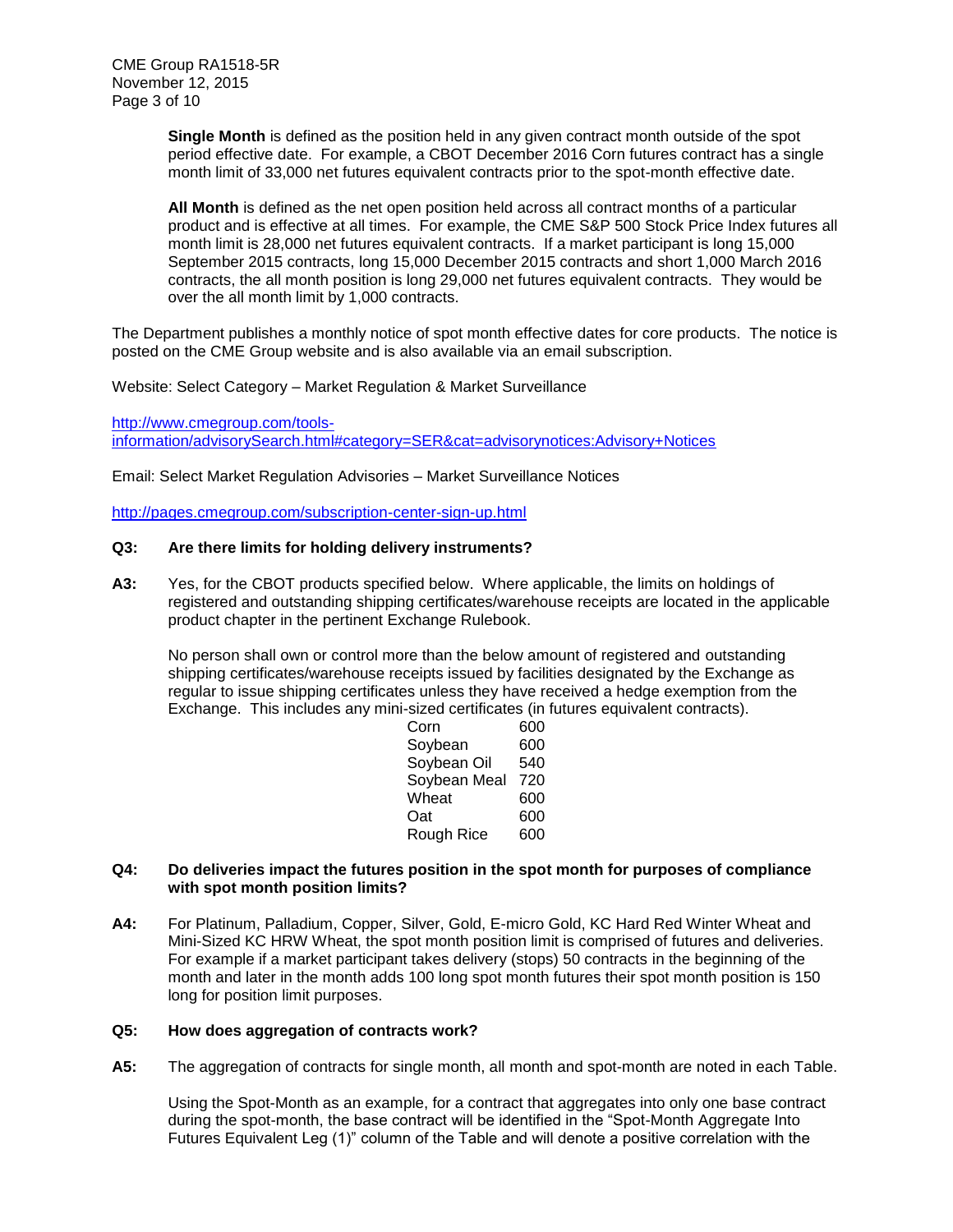base contract. The aggregation ratio for the Leg (1) base contract will be identified in the "Aggregate Into Ratio Leg (1)" column of the Table.

For contracts that aggregate into two separate base contracts during the spot month, the base contract noted in the "Spot-Month Aggregate Into Futures Equivalent Leg (1)" column of the Table will denote a positive correlation, and the aggregation ratio for the Leg (1) base contract will be identified in the "Aggregate Into Ratio Leg (1)" column of the Table. The base contract noted in the "Spot-Month Aggregate Into Futures Equivalent Leg (2)" column of the Table will denote a negative correlation with respect to the base contract, and the aggregation ratio for the Leg (2) base contract will be identified in the "Aggregate Into Ratio Leg (2)" column of the Table**.**

While mini-sized futures contracts in CBOT Corn, Soybean, Wheat and KC HRW Wheat aggregate into the respective full-sized contracts, for position limit purposes, full-sized and minisized contracts in CBOT Corn, Soybean, Wheat, and KC HRW Wheat may **not** be netted. For example, a long open CBOT Corn position of 610 contracts may not be reduced by a short open CBOT Mini-Sized Corn position of 10 full-sized equivalent contracts for purposes of calculating compliance with the CBOT Corn futures position limit. However, a long open CBOT Corn position of 510 contracts will be aggregated with a long open CBOT Mini-Sized Corn position of 100 fullsized equivalent contracts, resulting in an aggregate open long position of 610 contracts.

Notwithstanding the foregoing, the offsetting of different sized futures positions is available in certain futures contracts. Pursuant to each Exchange's Rule 855, market participants may **offset and liquidate** certain long mini-sized futures positions against short full-sized futures positions or short mini-sized futures positions against long full-sized futures positions that are held in the same account. *See the applicable version of Rule 855 for specific eligible contracts and ratios.* 

#### **Q6: How are options on futures counted for purposes of position limits?**

**A6:** Option positions are aggregated into the underlining futures contracts in accordance with the Table on a delta equivalent value.

If a position exceeds position limits as a result of an option assignment, the person who owns or controls such position shall be allowed one business day to liquidate the excess position without being considered in violation of the limits. Additionally, if, at the close of trading, a position that includes options exceeds position limits when evaluated using the delta factors as of that day's close of trading, but does not exceed the limits when evaluated using the previous day's delta factors, then the position shall not constitute a position limit violation.

# **Q7: What does a diminishing balance contract mean and how do you calculate its futures equivalence?**

**A7:** Diminishing balance contracts are specific futures contracts whose front month position in any given contract month diminishes as the contract month progresses towards expiration/month end for purposes of position limits. Typically, a contract diminishes each day a portion of the final settlement price is established. The number of business days can vary and, in calculating a diminishing balance, market participants should take into account holidays and business calendars, including international holiday calendars (where applicable) associated with the contract.

Diminishing balance contracts are typically those where the final settlement price is equal to the arithmetic average of a determined referenced price for each business day that it is determined during the contract month; or the balance of the month average of a determined referenced price for each business day that it is determined during the contract month, starting from the selected start date through the end of the contract month, inclusive.

Diminishing balance contracts are identified as such in the Table.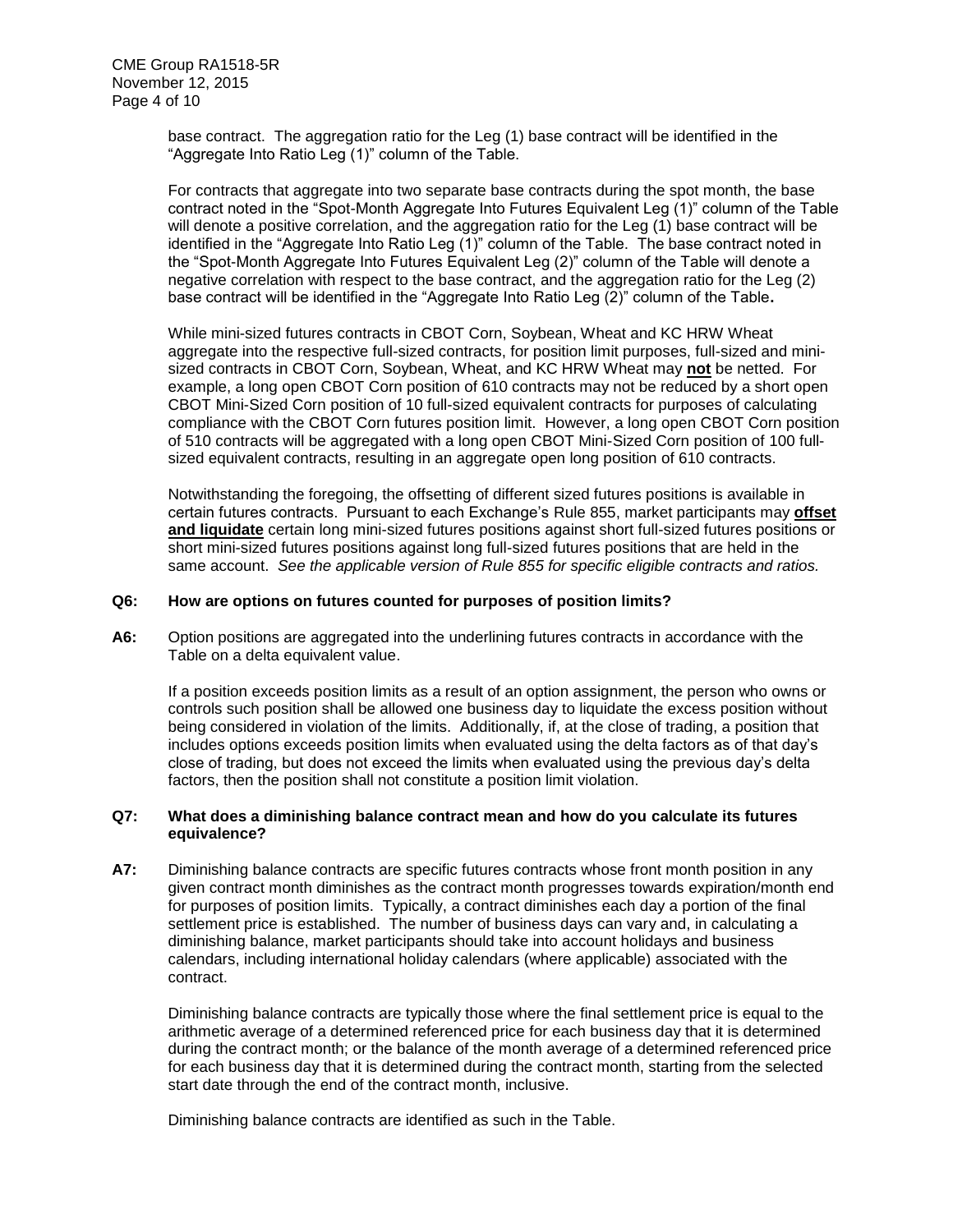The below are examples of diminishing balance contracts and their futures equivalent value.

Example 1: Chicago CBOB Gasoline (Platts) Futures (commodity code "2C")

Customer holds 6,600 October 2015 "2C" contracts going into October 2015 and does not add or liquidate any positions during the month.

|              | <b>Futures Position</b> | <b>Futures Equivalent Position</b> |
|--------------|-------------------------|------------------------------------|
| Start of Day | 2C October 2015         |                                    |
| Position     | Contract                | 2C October 2015 Contract           |
| 10/1/2015    | 6,600                   | 6,600                              |
| 10/2/2015    | 6,600                   | 6,300                              |
| 10/5/2015    | 6,600                   | 6,000                              |
| 10/6/2015    | 6,600                   | 5,700                              |
| 10/7/2015    | 6,600                   | 5,400                              |
| 10/8/2015    | 6,600                   | 5,100                              |
| 10/9/2015    | 6,600                   | 4,800                              |
| 10/12/2015   | 6,600                   | 4,500                              |
| 10/13/2015   | 6,600                   | 4,200                              |
| 10/14/2015   | 6,600                   | 3,900                              |
| 10/15/2015   | 6,600                   | 3,600                              |
| 10/16/2015   | 6,600                   | 3,300                              |
| 10/19/2015   | 6,600                   | 3,000                              |
| 10/20/2015   | 6,600                   | 2,700                              |
| 10/21/2015   | 6,600                   | 2,400                              |
| 10/22/2015   | 6,600                   | 2,100                              |
| 10/23/2015   | 6,600                   | 1,800                              |
| 10/26/2015   | 6,600                   | 1,500                              |
| 10/27/2015   | 6,600                   | 1,200                              |
| 10/28/2015   | 6,600                   | 900                                |
| 10/29/2015   | 6,600                   | 600                                |
| 10/30/2015   | 6,600                   | 300                                |

Example 2: WTI Financial Futures (commodity code "CS")

"CS" aggregates into Crude Oil Last Day Financial Futures (commodity code "26")

Customer holds 110 October 2015 "CS" contracts going into October 2015 and does not add or liquidate any positions during the month. Below are their futures equivalent positions in the November and December 2015 "26" contracts.

*"CS" position would be added to any other "26" contracts*

|                 | <b>Futures Position</b> |                  | <b>Futures Equivalent Position</b> |
|-----------------|-------------------------|------------------|------------------------------------|
| Start of Day    | CS October 2015         | 26 November 2015 | 26 December 2015                   |
| <b>Position</b> | Contract                | Contract         | Contract                           |
| 10/1/2015       | 110                     | 70               | 40                                 |
| 10/2/2015       | 110                     | 65               | 40                                 |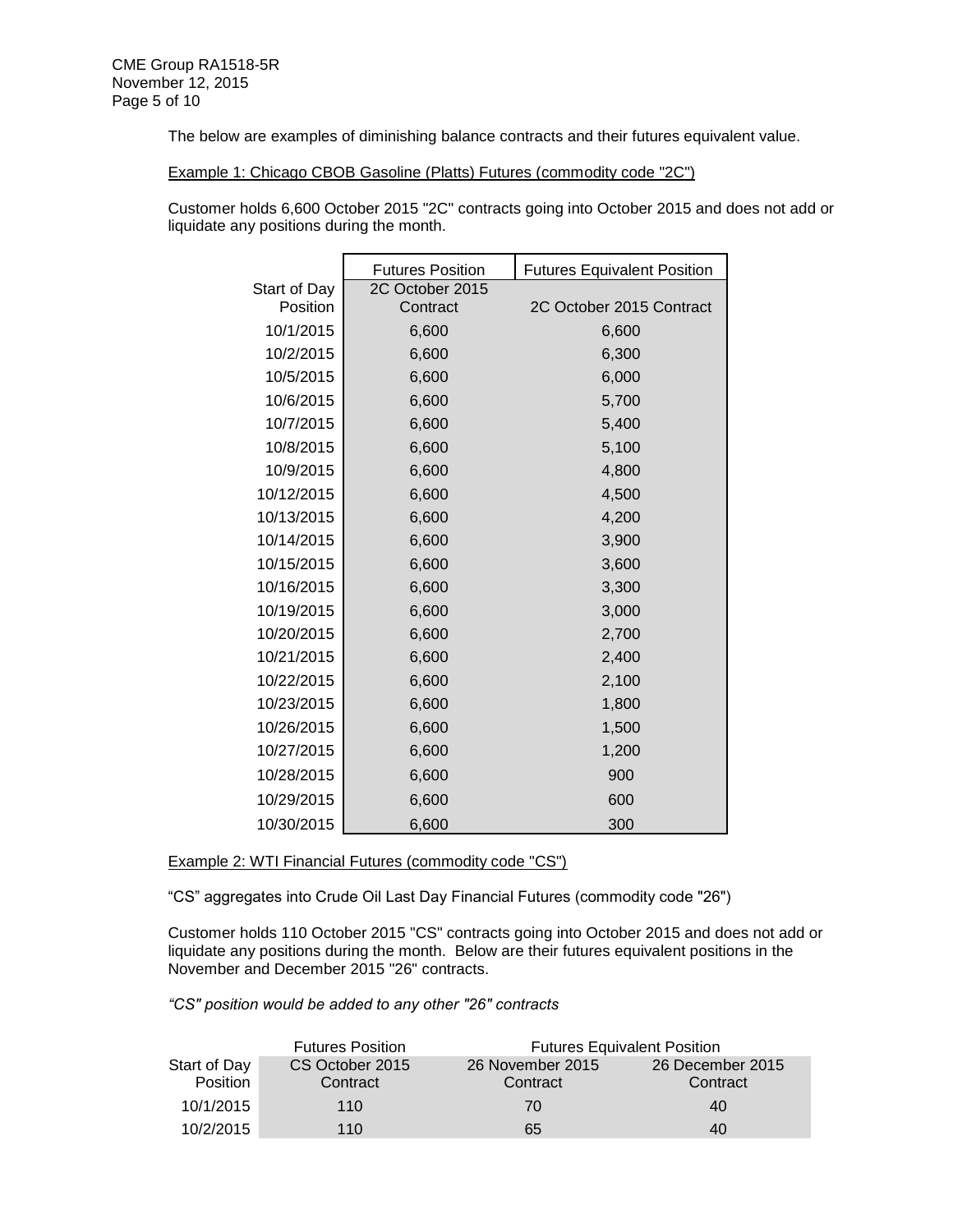| 10/5/2015   | 110 | 60          | 40 |
|-------------|-----|-------------|----|
| 10/6/2015   | 110 | 55          | 40 |
| 10/7/2015   | 110 | 50          | 40 |
| 10/8/2015   | 110 | 45          | 40 |
| 10/9/2015   | 110 | 40          | 40 |
| 10/12/2015  | 110 | 35          | 40 |
| 10/13/2015  | 110 | 30          | 40 |
| 10/14/2015  | 110 | 25          | 40 |
| 10/15/2015  | 110 | 20          | 40 |
| 10/16/2015  | 110 | 15          | 40 |
| 10/19/2015  | 110 | 10          | 40 |
| 10/20/2015* | 110 | 5           | 40 |
| 10/21/2015  | 110 | $\mathbf 0$ | 40 |
| 10/22/2015  | 110 | $\mathbf 0$ | 35 |
| 10/23/2015  | 110 | $\mathbf 0$ | 30 |
| 10/26/2015  | 110 | $\mathbf 0$ | 25 |
| 10/27/2015  | 110 | $\mathbf 0$ | 20 |
| 10/28/2015  | 110 | $\mathbf 0$ | 15 |
| 10/29/2015  | 110 | $\mathbf 0$ | 10 |
| 10/30/2015  | 110 | $\mathbf 0$ | 5  |

\*Please note that 10/20/2015 is the last trading day for the November 2015 "26" contract

# Example 3: RBOB Gasoline BALMO Futures (commodity code "1D")

"1D" aggregates into RBOB Gasoline Last Day Financial Futures (commodity code "27")

Customer holds 100 October 19<sup>th</sup> 2015 "1D" contracts and does not add or liquidate any positions during the month. Below are their futures equivalent positions in the November 2015 "27" contract.

*"1D" position would be added to any other "27" contracts*

|                 | <b>Futures Positions</b> | <b>Futures Equivalent Positions</b> |
|-----------------|--------------------------|-------------------------------------|
| Start of Day    | 1D October 19, 2015      |                                     |
| <b>Position</b> | Contract                 | 27 November 2015 Contract           |
| 10/19/2015      | 100                      | 100                                 |
| 10/20/2015      | 100                      | 90                                  |
| 10/21/2015      | 100                      | 80                                  |
| 10/22/2015      | 100                      | 70                                  |
| 10/23/2015      | 100                      | 60                                  |
| 10/26/2015      | 100                      | 50                                  |
| 10/27/2015      | 100                      | 40                                  |
| 10/28/2015      | 100                      | 30                                  |
| 10/29/2015      | 100                      | 20                                  |
| 10/30/2015      | 100                      | 10                                  |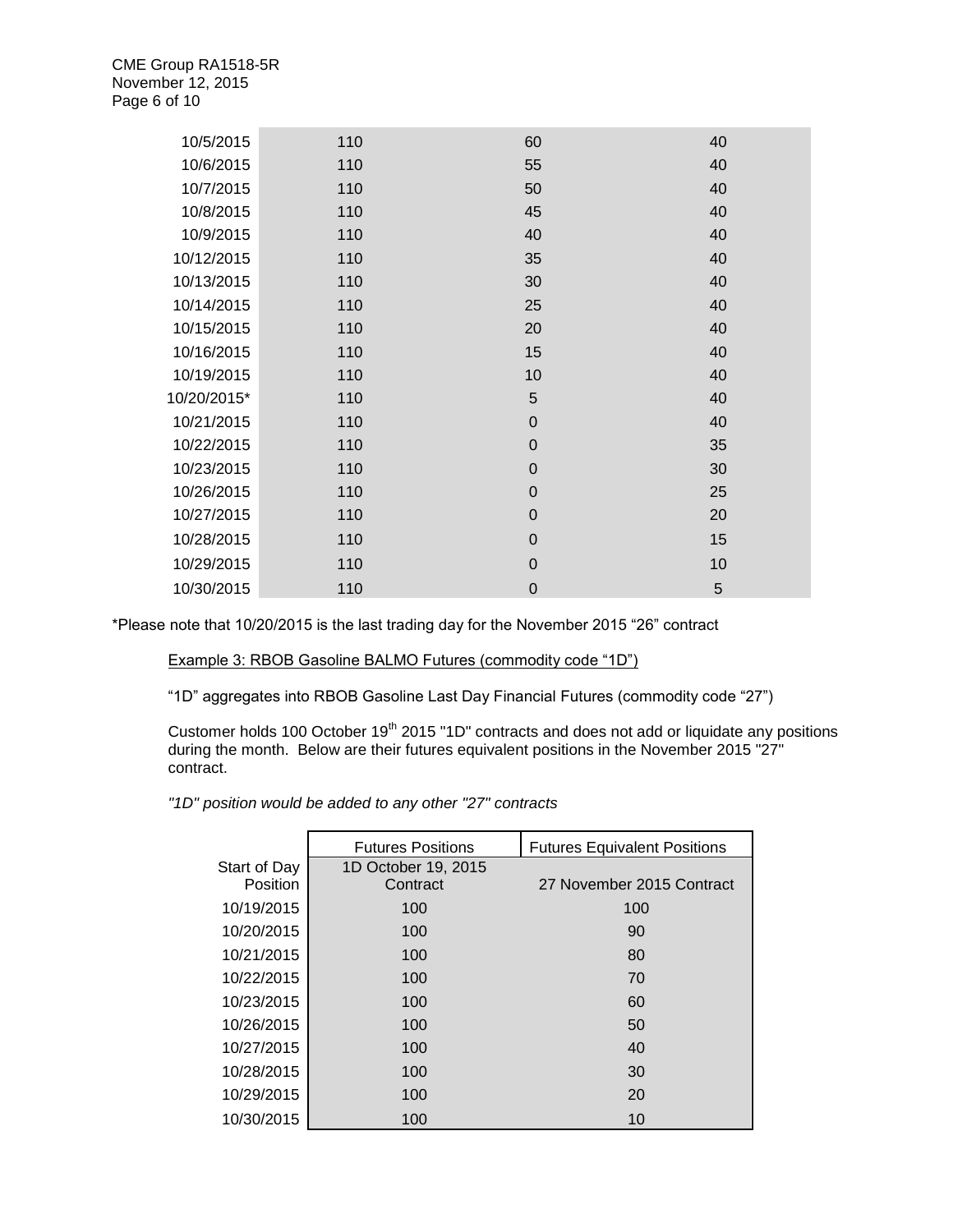### **Q8: How does aggregation of accounts work with respect to position limits and position accountability levels?**

**A8:** Aggregation of positions is based on ownership and control. All positions in accounts for which a person, by power of attorney or otherwise, directly or indirectly holds positions or controls trading shall be included with the positions held by such person. Additionally, positions held by two or more persons acting pursuant to an expressed or implied agreement or understanding shall be treated the same as if the positions were held by a single person.

Any person holding positions in more than one account, or holding accounts or positions in which the person by power of attorney or otherwise directly or indirectly has a 10% or greater ownership or equity interest, must aggregate all such accounts or positions unless such person is a limited partner, shareholder, member of a limited liability company, beneficiary of a trust or similar type of pool participant in a commodity pool. The foregoing exception for pool participants shall not apply if the person is a commodity pool operator, controls the commodity pool's trading decisions, or has an ownership or equity interest of 25% or more in a commodity pool whose operator is exempt from registration with the CFTC.

There are limited exceptions to aggregation for independently controlled positions under each Exchange's Rule 559.E. Please note that in order to be approved for this exception, the market participant must be an eligible entity as defined in CFTC Regulation §150.1(d) "Definitions." Please contact the Department staff listed on the first page of this Advisory Notice for further information.

#### **Q9: How can a market participant obtain an exemption from position limits?**

**A9:** A market participant seeking an exemption from position limits must apply by completing a form provided by the Department. Market participants may be eligible to receive an exemption from position limits in accordance with Rule 559 based on having bona fide hedging positions (as defined by CFTC Regulation §1.3(z)(1)), risk management positions and/or arbitrage and spread positions.

A market participant intending to exceed position limits, including limits established pursuant to a previously approved exemption, must file the required application and receive approval from the Department prior to exceeding such limits. However, a person who establishes an exemptioneligible position in excess of position limits and files the required application with the Department will not be in violation of Rule 559 provided that the filing occurs within five (5) business days after assuming the position, except in circumstances where the Department requires a person to file prior to the fifth business day. In the event the positions in excess of the limits are not deemed to be exemption-eligible, the applicant and clearing firm will be in violation of speculative position limits for the period of time in which the excess positions remained open.

The Department may approve, deny, condition or limit any exemption request based on factors deemed by the Department to be relevant, including, but not limited to, the applicant's business needs and financial status, as well as whether the positions can be established and liquidated in an orderly manner given characteristics of the market for which the exemption is sought.

A person who has received written authorization from the Department to exceed position limits must annually file an updated application no later than one year following the approval date of the most recent application. Failure to file an updated application will result in expiration of the exemption.

To obtain an exemption application or for further information on the exemption application process, please contact the Department via the email addresses provided below.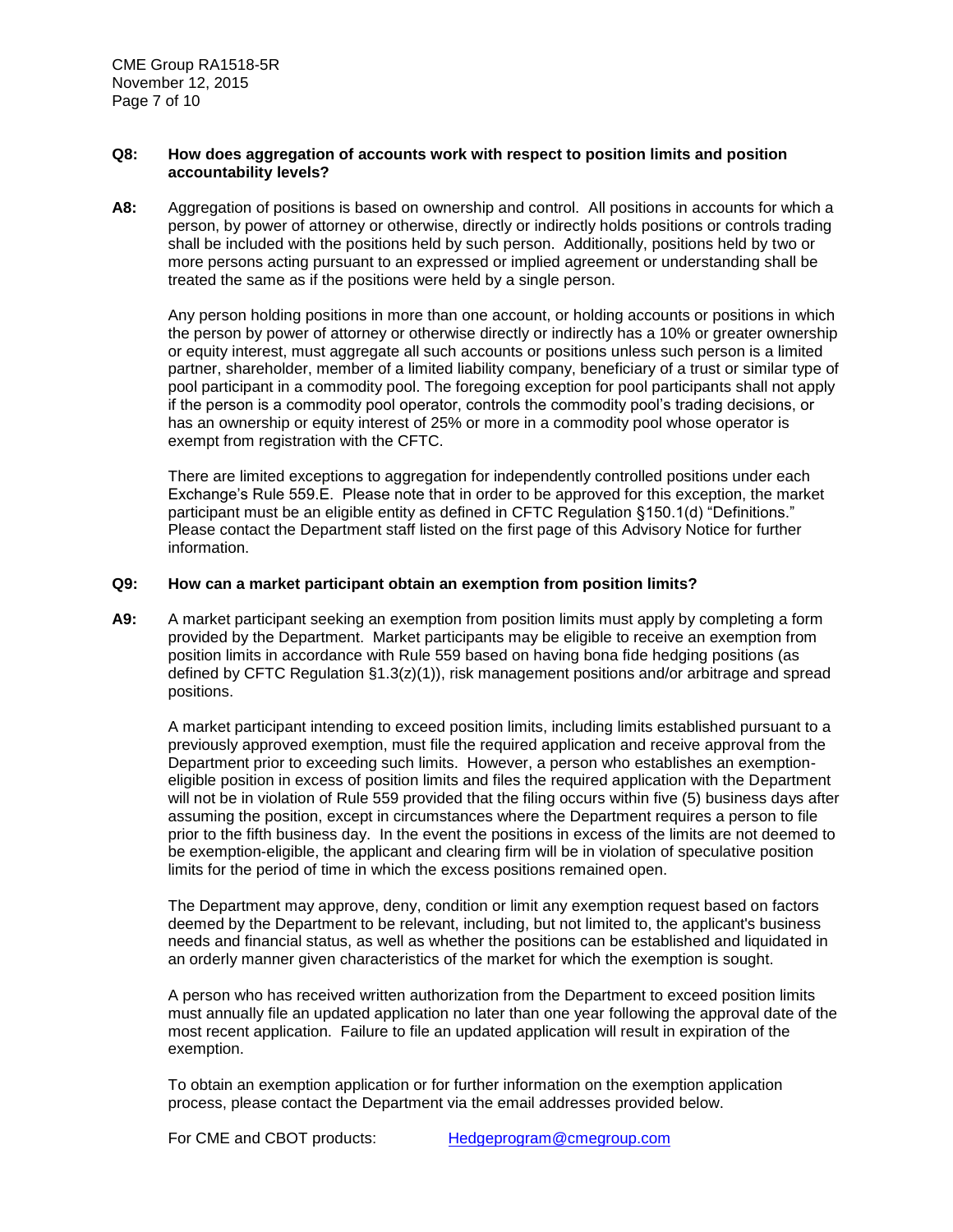For NYMEX and COMEX products: [NYhedgeprogram@cmegroup.com](mailto:NYhedgeprogram@cmegroup.com)

# **Q10: Are position limits effective intraday?**

**A10:** Yes, any positions, including positions established intraday, in excess of those permitted under the rules are deemed to be position limit violations.

# **Q11: Do positions established as a result of Trading at Settlement ("TAS"), Trading at Marker ("TAM") or Basis Trade at Index Close ("BTIC") rules subject to position limits?**

**A11:** Yes, in both intraday and at the end of the day. TAS, TAM and BTIC are pricing conventions for executions occurring in an underlying existing Exchange product, and as such, are included in determining compliance with position limits. For intraday purposes, the position is included immediately upon execution of the trade, and **not** when the settlement, marker or Index price is published.

# **Q12: Does an order that has been placed but not executed count for purposes of determining compliance with a position limit?**

**A12:** No, unfilled orders do not count constitute an open position for position limit purposes. Notwithstanding the foregoing, market participants should be aware of Rule 575 ("Disruptive Practice Prohibited") and the associated Market Regulation Advisory Notice with respect to order entries.

# **Q13: Are Clearing Members in violation of position limits if their clients exceed a limit?**

**A13:** Except as set forth in the answer to FAQ 9, a clearing member shall not be in violation of position limits if it carries positions for its customers in excess of the applicable position limits for such reasonable period of time as the firm may require to discover and liquidate the excess positions. A reasonable period of time shall generally not exceed one business day.

# **Q14: What happens if a market participant exceeds a position limit?**

**A14:** Violation of a position limit is a strict liability offense. The Department will take into account a number of factors in determining the appropriate regulatory action, including, but not limited to, the size of the position in excess of the limit, previous violations, length of the violation and profitability.

# **Text of Rule 559 – ("Position Limits and Exemptions")**

The position limit levels applicable to those contracts with position limits are set forth in the Position Limit, Position Accountability and Reportable Level Table ("Table") in the Interpretations Section at the end of Chapter 5. A person seeking an exemption from position limits must apply to the Market Regulation Department on forms provided by the Exchange. In order to obtain an exemption from position limits, a person must:

1. Provide a description of the exemption sought, including whether the exemption is for bona fide hedging positions as defined in CFTC Regulation §1.3(z)(1), risk management positions or arbitrage/spread positions;

2. Provide a complete and accurate explanation of the underlying exposure related to the exemption request;

3. Agree to promptly provide, upon request by the Market Regulation Department, information or documentation regarding the person's financial condition;

#### 4. RESERVED

5. Agree to comply with all terms, conditions or limitations imposed by the Market Regulation Department with respect to the exemption;

- 6. Agree that the Market Regulation Department may, for cause, modify or revoke the exemption at any time;
- 7. Agree to initiate and liquidate positions in an orderly manner;
- 8. Agree to comply with all Exchange rules; and
- 9. Agree to promptly submit a supplemental statement to the Market Regulation Department whenever there is a material change to the information provided in the most recent application.

A person intending to exceed position limits, including limits established pursuant to a previously approved exemption, must file the required application and receive approval from the Market Regulation Department prior to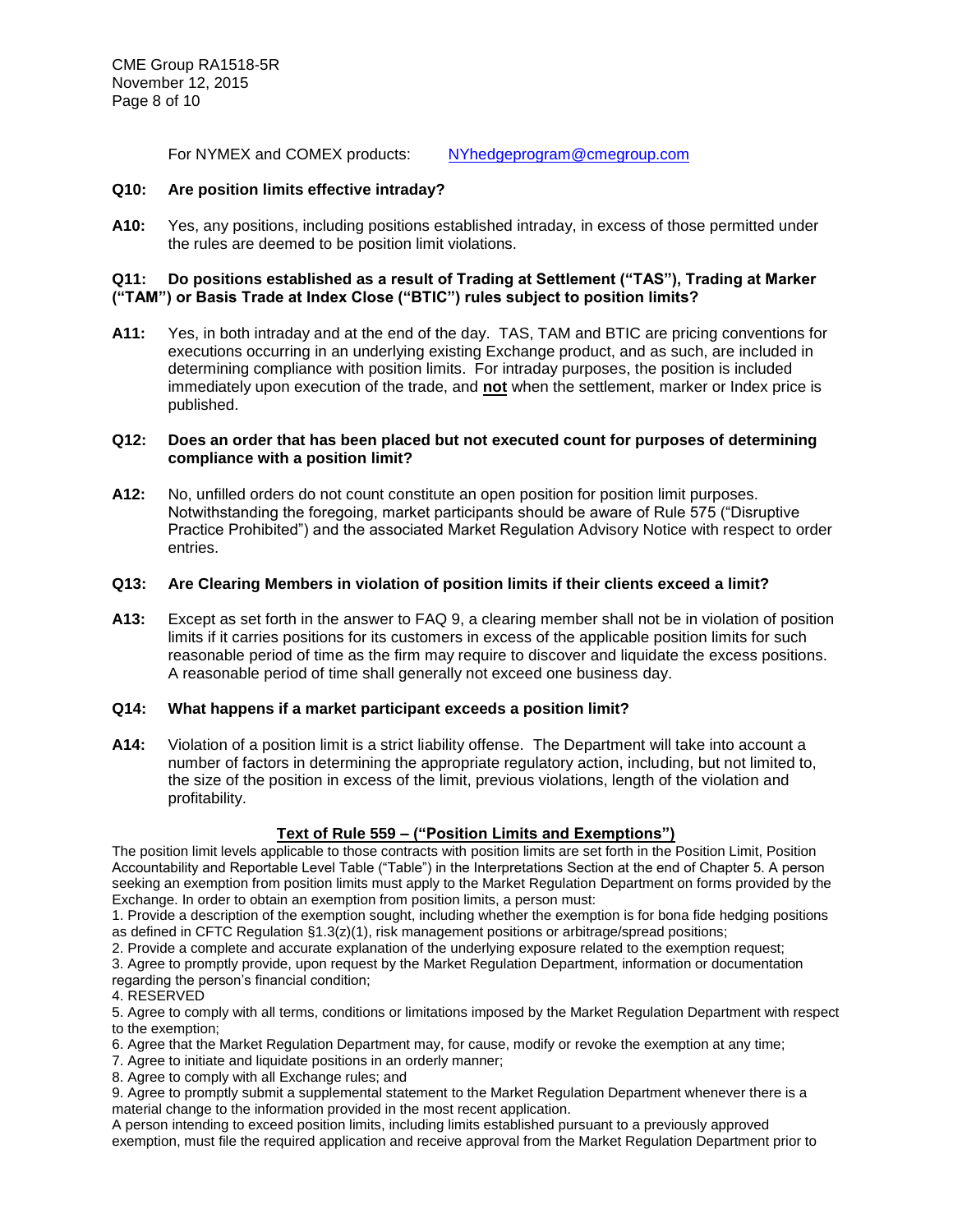CME Group RA1518-5R November 12, 2015 Page 9 of 10

exceeding such limits. However, a person who establishes an exemption-eligible position in excess of position limits and files the required application with the Market Regulation Department shall not be in violation of this rule provided the filing occurs within five (5) business days after assuming the position except in circumstances where the Market Regulation Department requires a person to file prior to the fifth business day. In the event the positions in excess of the limits are not deemed to be exemption-eligible, the applicant and clearing firm will be in violation of speculative limits for the period of time in which the excess positions remained open.

The Market Regulation Department shall, on the basis of the application and any requested supplemental information, determine whether an exemption from position limits shall be granted. The Market Regulation Department may approve, deny, condition or limit any exemption request based on factors deemed by the Department to be relevant, including, but not limited to, the applicant's business needs and financial status, as well as whether the positions can be established and liquidated in an orderly manner given characteristics of the market for which the exemption is sought.

Nothing in this rule shall in any way limit (i) the authority of the Exchange to take emergency action; or (ii) the authority of the Market Regulation Department to review at any time the positions owned or controlled by any person and to direct that such position be reduced to the position limit provided for in the Table.

A person who has received written authorization from the Market Regulation Department to exceed position limits must annually file an updated application not later than one year following the approval date of the most recent application. Failure to file an updated application will result in expiration of the exemption.

#### 559.A. Bona Fide Hedging Positions

The Market Regulation Department may grant exemptions from position limits for bona fide hedge positions as defined by CFTC Regulation §1.3(z)(1).

Approved bona fide hedgers may be exempted from emergency orders that reduce position limits or restrict trading. 559.B. Risk Management Positions

The Market Regulation Department may grant exemptions from the position limits for risk management positions. For the purposes of this rule, risk management positions are defined as futures and options positions which are held by or on behalf of an entity or an affiliate of an entity which typically buys, sells or holds positions in the underlying cash market, a related cash market, or a related over-the-counter market and for which the underlying market has a high degree of demonstrated liquidity relative to the size of the positions and where there exist opportunities for arbitrage which provide a close linkage between the futures or options market and the underlying market in question. Exemptions related to indexed positions in the over-the-counter market may include corresponding commodity indexbased futures and options and/or individual commodity futures and options used as components in replicating an index.

#### 559.C. Arbitrage and Spread Positions

The Market Regulation Department may grant exemptions from the position limits for arbitrage, intracommodity spread, intercommodity spread, and eligible option/option or option/futures spread positions. 559.D. Aggregation of Positions

1. Positions to be Aggregated - The position limits in the Table shall apply to all positions in accounts for which a person by power of attorney or otherwise directly or indirectly owns the positions or controls the trading of the positions. The position limits in the Table shall also apply to positions held by two or more persons acting pursuant to an expressed or implied agreement or understanding, the same as if the positions were held by, or the trading of the positions was done by, a single person.

2. Ownership of Accounts – Except as set forth in Section E. below, any person holding positions in more than one account, or holding accounts or positions in which the person by power of attorney or otherwise directly or indirectly has a 10% or greater ownership or equity interest, must aggregate all such accounts or positions unless such person is a limited partner, shareholder, member of a limited liability company, beneficiary of a trust or similar type of pool participant in a commodity pool. The foregoing exception for pool participants shall not apply if the person is a commodity pool operator, controls the commodity pool's trading decisions, or has an ownership or equity interest of 25% or more in a commodity pool whose operator is exempt from registration with the CFTC.

559.E. Limited Exceptions to Aggregation for Independently Controlled Positions

Positions carried for an eligible entity as defined in CFTC Regulation §150.1(d) in the separate account or accounts of independent account controllers as defined in CFTC Regulation §150.1(e) shall not be aggregated for position limit purposes (*CME/CBOT only*: provided that the positions are not held in the spot month during such time that a spot month position limit is applicable). If an independent account controller is affiliated with the eligible entity or another independent account controller, each of the affiliated entities must comply with the requirements set forth in CFTC Regulation §150.3(a)(4)(i)(A-D).

Positions held by futures commission merchants or their separately organized affiliates in customer discretionary accounts or in guided account programs shall not be aggregated for position limit purposes provided that the accounts are controlled by independent traders and meet the standards set forth in CFTC Regulation §150.4(d). Any person claiming an exemption from position limits under this Section must, upon request by the Market Regulation Department, provide any information deemed necessary to support the exemption. 559.F. Violations (*CME/CBOT only*)

Violations of position limits and approved exemption limits are subject to the provisions of Rule 562. 559.F. Conditional Limit in NYMEX Last Day Financial Natural Gas Contracts (*NYMEX/COMEX only*)